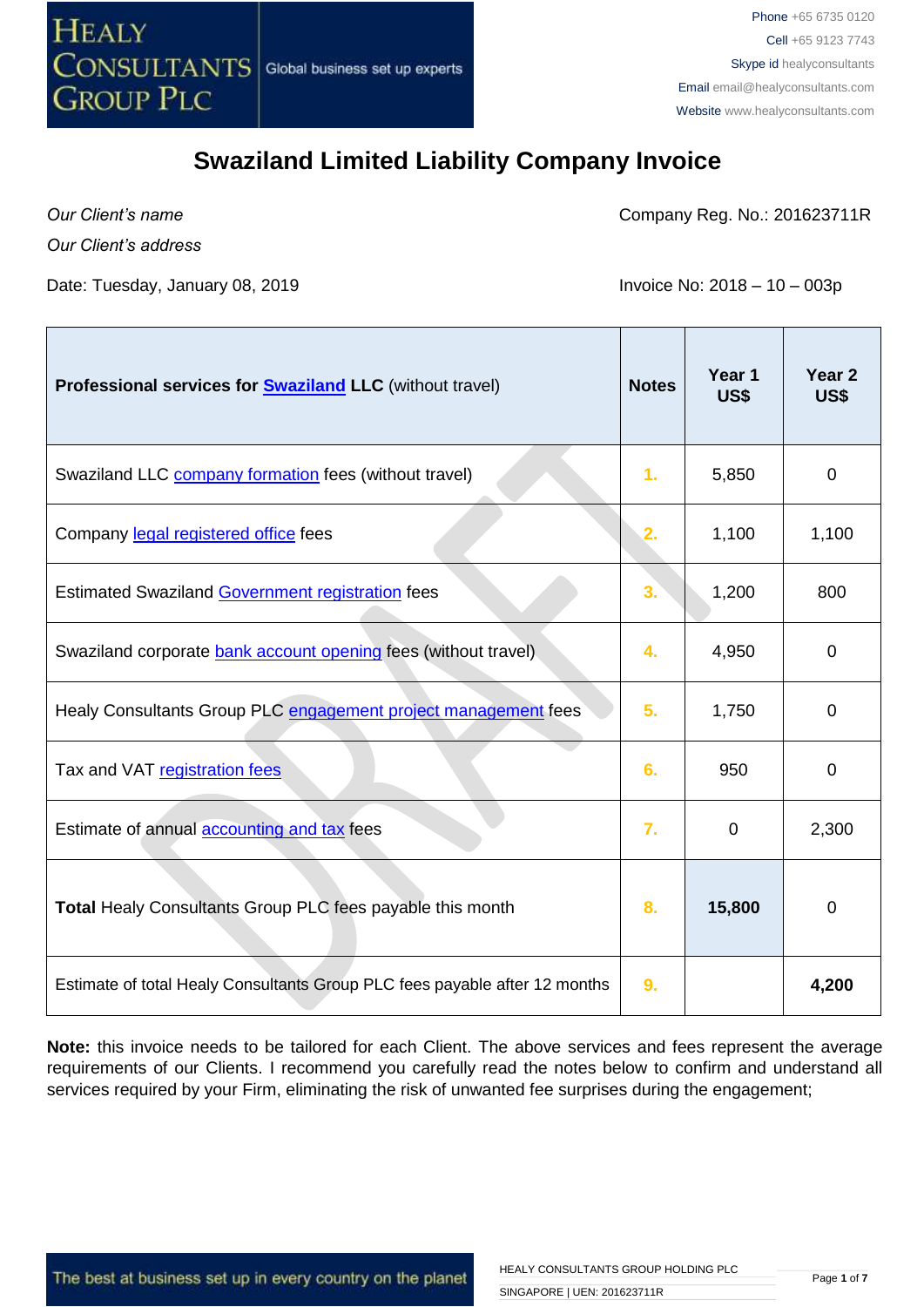

#### *Notes to invoice above*

**1.** Healy Consultants Group PLC's fees to efficiently and effectively complete Swaziland company registration within [six weeks](http://www.healyconsultants.com/swaziland-company-registration/fees-timelines/) by **i)** choosing the optimum regulatory licence for our Client's business activities; **ii)** reserving the company name with the [Registrar of Companies;](http://www.gov.sz/index.php?option=com_content&id=522&Itemid=254) **iii)** settling our accountants' and lawyers' fees; and **iv)** preparing a high quality company incorporation application for the [Ministry of Commerce,](http://www.gov.sz/index.php?option=com_content&view=article&id=228&Itemid=306)  [Industry & Trade;](http://www.gov.sz/index.php?option=com_content&view=article&id=228&Itemid=306)

All [engagement fees](http://www.healyconsultants.com/company-registration-fees/) (click link) are agreed and paid up front and agree to the fees published on our country web pages. Consequently, there are no hidden fees, surprises or ambushes throughout the engagement. All engagement deadlines are agreed up front in the form of a [detailed project plan,](http://www.healyconsultants.com/index-important-links/example-project-plan/) mapping out [deliverables](http://www.healyconsultants.com/deliverables-to-our-clients/) by week throughout the engagement term;



Every week during the engagement, Healy Consultants Group PLC will email our Client a [detailed status](http://www.healyconsultants.com/index-important-links/weekly-engagement-status-email/)  [update.](http://www.healyconsultants.com/index-important-links/weekly-engagement-status-email/) Our Client is immediately informed of engagement problems together with solutions. Your dedicated engagement manager is reachable by phone, Skype, live chat and email and will communicate in your preferred language;

- **2.** In accordance with [Swaziland Companies Act](http://www.gov.sz/index.php?option=com_content&id=377&Itemid=141) of 2009, a Swaziland company shall as from the date of its incorporation have a legal registered office in Swaziland, to which all official Government communications and notices may be addressed. To comply with this statutory requirement, Healy Consultants Group PLC's Swaziland office will be the registered office address for your company. Thereafter, this address will be used to receive government correspondence including **i)** tax letters; **ii)** notice of the legal annual return; and **iii)** all government communications. Most of our Clients wish to place [Healy Consultants Group PLC's](http://www.healyconsultants.com/corporate-outsourcing-services/company-secretary-and-legal-registered-office/) office [address](http://www.healyconsultants.com/corporate-outsourcing-services/company-secretary-and-legal-registered-office/) on invoices, contracts, websites and business cards;
- **3.** This fee is an estimate of government costs payable during your Firm's engagement. For transparency purposes, all government fee payments will be supported by original receipts and invoices. Examples of government costs include **i)** reserving the company name; **ii)** obtaining the certificate of incorporation with the [Registrar of Companies;](http://www.gov.sz/index.php?option=com_content&id=522&Itemid=254) **iii)** registering with the Commissioner of Taxes; and **iv)** obtaining a trading license from the Ministry of Commerce. Following engagement completion, Healy Consultants Group PLC will refund our Client any excess of funds received over actual Government costs paid;
- **4.** Healy Consultants Group PLC will be pleased to open a Swaziland corporate bank account without our Client travelling. It is a time consuming task, Healy Consultants Group PLC will shelter our Client from the associated administrative challenges. As you can appreciate, it is a difficult task to obtain bank account approval through a newly formed company, when shareholders and directors and bank signatories reside overseas. Healy Consultants Group PLC will prepare a business plan for the bank to optimize the probability of corporate bank account approval.

Depending on our Client business and nationality, there is a 20% probability the banks will request a bank signatory to travel for a one-hour bank interview. Healy Consultants Group PLC will try its best to negotiate with the bank for a travel exemption. If our Client must travel to Swaziland for corporate bank account opening, Healy Consultants Group PLC will refund our Client US\$950;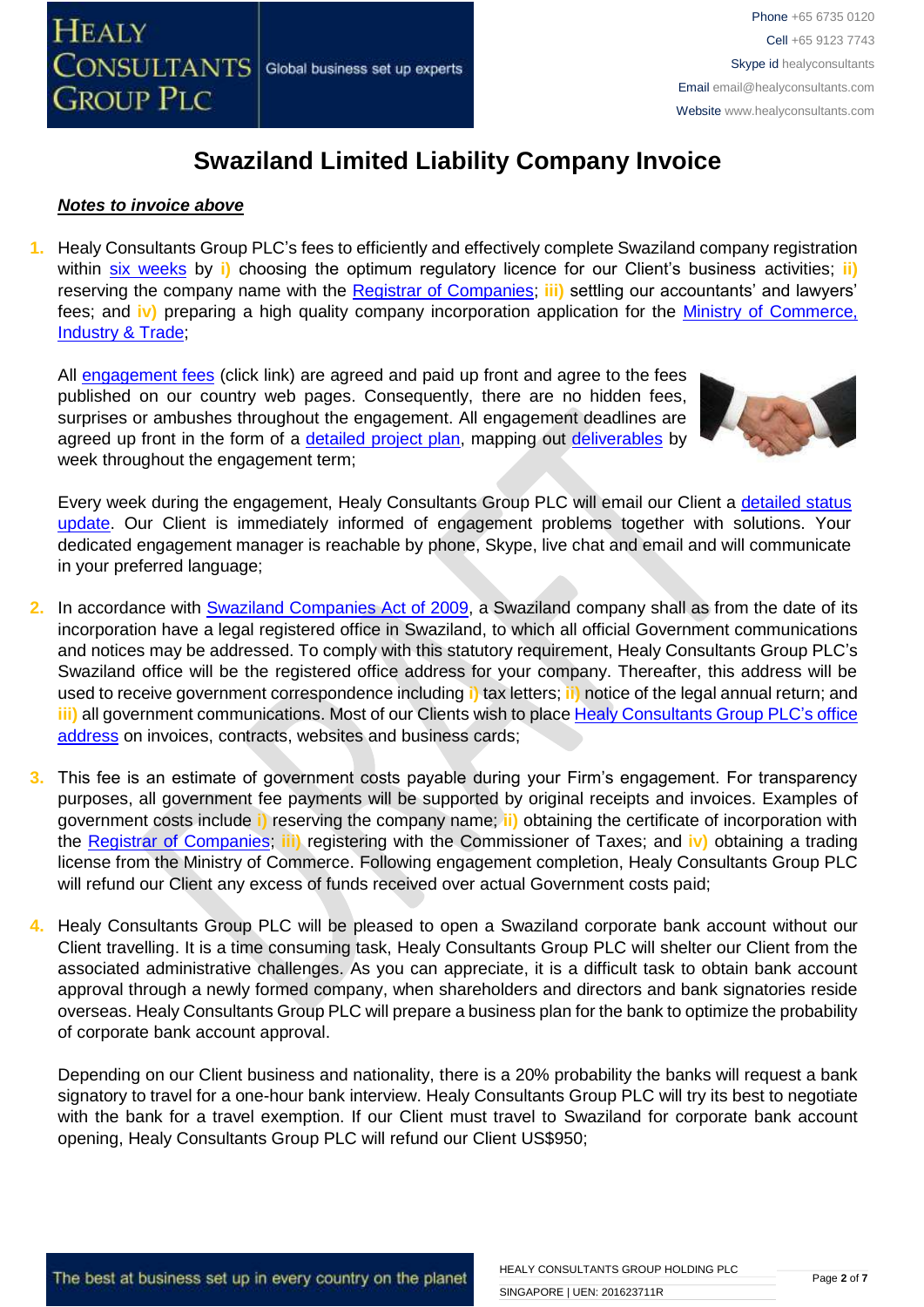If our Client is not comfortable with only a Swaziland's corporate bank account, Healy Consultants Group PLC will be pleased to open [an international corporate bank account](http://www.healyconsultants.com/international-banking/) (click link) outside of Swaziland. Examples include New York, Germany, Liechtenstein, Austria, Bulgaria, South Africa, Singapore, London, South America or Dubai. All banks will be top tier banks in these countries with excellent internet banking services. Example of our global banking partners include HSBC, Standard Chartered Bank, Citibank, Barclays, ABN Amro, Bank of China, ANZ bank, Standard Bank, UBS, Credit Suisse;

The banks enjoys ultimate power of approval of corporate bank account applications. Consequently, guaranteed success is outside of Healy Consultants Group PLC's control. What is inside our control is the preparation and submission of a high-quality bank application that maximizes the likelihood of approval. To date, we enjoy a 100% approval record because of [our global banking relationships](http://www.healyconsultants.com/international-banking/corporate-accounts/) and determination;

Global banks continue to tighten corporate bank account opening procedures, their internal compliance departments completing more thorough due diligence of Clients. Consequently, our Clients should expect the bank account approval period to take up to 4 weeks. Furthermore, global banks now require evidence of proof of business in the country where the corporate bank account will be, including sales contracts or lease agreement;







- **5.** Healy Consultants Group PLC project management fees relate to time and resources dedicated to:
	- **a)** thoroughly research and plan Swaziland business set up for our Client;
	- **b)** devising strategies to **i)** minimise the total engagement period **ii)** complete the engagement without our Client's travel; **iii)** avoid the need for a specific regulatory license;
	- **c)** agreeing the optimum corporate structure with our Client;
	- **d)** submitting a high-quality company incorporation application to the [Registrar of Companies](http://www.gov.sz/index.php?option=com_content&id=522&Itemid=254)[;](http://www.dubaided.gov.ae/en/Pages/default.aspx)
	- **e)** choosing the optimum regulatory license for our Client business activities (if required);
	- **f)** injecting the paid-up share capital on our Client's behalf (if required);
	- **g)** collating and supervising the legalisation and attestation and translation of Client documents;
	- **h)** weekly detailed engagement [status updates](http://www.healyconsultants.com/index-important-links/weekly-engagement-status-email/) to our Client and weekly Thursday conference calls;
	- **i)** payment of retainer fees to multiple local lawyers and accountants;
	- **j)** ensuring our Client complies with local regulations and legally owns and controls the entity;
	- **k)** ascertain the specific accounting, tax, legal and compliance considerations;
	- **l)** finding solutions to [challenges that occur](http://www.healyconsultants.com/engagement-project-management/) throughout the engagement;
	- **m)** determining the local and international tax obligations of the new entity, including corporate income tax, payroll taxes, withholding tax and sales taxes;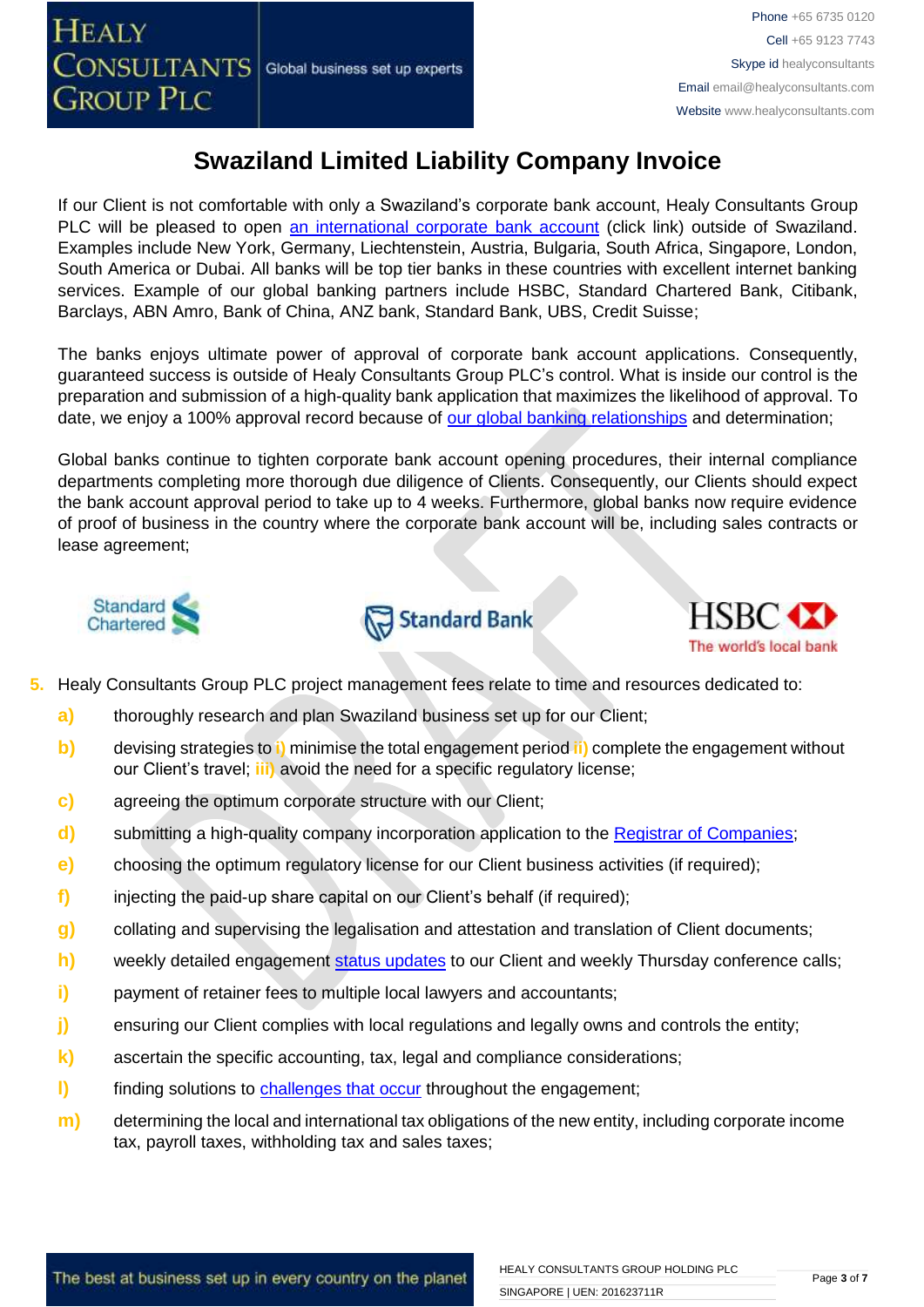- **6.** In accordance with Swaziland law, each entity must register for corporate tax at the [Swaziland Tax](http://www.sra.org.sz/index.php?option=com_content&view=article&id=88&Itemid=216)  [Authority.](http://www.sra.org.sz/index.php?option=com_content&view=article&id=88&Itemid=216) VAT registration is voluntary for companies with annual taxable turnover of less than US\$36,000 (SZL 500,000);
- **7.** For an active trading company, these annual [accounting, audit and tax](http://www.healyconsultants.com/uae-company-registration/accounting-legal/) fees are an estimate of Healy Consultants Group PLC fees to efficiently and effectively discharge your annual company accounting, audit and tax obligations. Following receipt of a set of draft accounting numbers from your company, Healy Consultants Group PLC will more accurately advise accounting and tax fees. For a dormant company, Healy Consultants Group PLC fees are only US\$950;
- **8.** All fees quoted in this invoice correspond to fees quoted [on Healy Consultants Group PLC's](http://www.healyconsultants.com/company-registration-fees/) website. Please review this invoice carefully to identify errors. During the rush of the business day, it is possible that Healy Consultants Group PLC inadvertently made fee calculation errors, typing errors or omitted services or omitted historic fee payments from Clients. In the unfortunate event you identify invoice errors, please revert to me directly re the same. I apologize in advance if I or my staff made invoice errors;
- **9.** Assuming our Clients re-engage Healy Consultants Group PLC, this fee is an estimate of the fees payable next year, 12 months after the date of company registration this year;
- **10.** The fees quoted in this invoice are a prediction of the fees required to efficiently and effectively complete this engagement in a timely manner. If during the engagement Healy Consultants Group PLC realizes that the project is more complex than anticipated, requiring a large additional investment of time, my Firm will revert to request additional fees;
- 11. Engage Healy Consultants Group PLC to **project manage** business set up in every country on the planet. We are the best in the [world](http://www.healyconsultants.com/best-in-the-world/) at what we do, timely completing the  $A$  to  $Z$  of every country engagement;
- **12.** In accordance with [Swaziland Companies Act](http://www.gov.sz/index.php?option=com_content&id=377&Itemid=141) of 2009, the issued share capital of US\$8 (SZL100) must be deposited to the company bank account during incorporation. To optimize engagement efficiency and minimize delays, Healy Consultants Group PLC is happy to deposit these funds on behalf of our clients;
- **13.** In accordance with [Swaziland Companies Act](http://www.gov.sz/index.php?option=com_content&id=377&Itemid=141) of 2009, a private company must appoint a local auditor, unless it has five or less shareholders with an equity share capital not exceeding US\$4,000 (SZL 50,000).
- **14.** If our Client and Healy Consultants Group PLC properly plan this engagement, our Clients will *not* have to travel during this engagement. Healy Consultants Group PLC will efficiently complete company registration and corporate bank account opening in a timely manner without our Client's presence. Instead, our Client will need to **i)** sign and get documents legalized in the embassy in their country of origin; and **ii)** courier the originals to Healy Consultants Group PLC's office;



**15.** Depending on our Client's business and nationality, the Swaziland Government may require a special regulatory license to carry on your business in the country. Healy Consultants Group PLC will assist our Client secure license approval; there may be additional engagement fees. However, the Government enjoys ultimate power of approval of company registration and business licenses;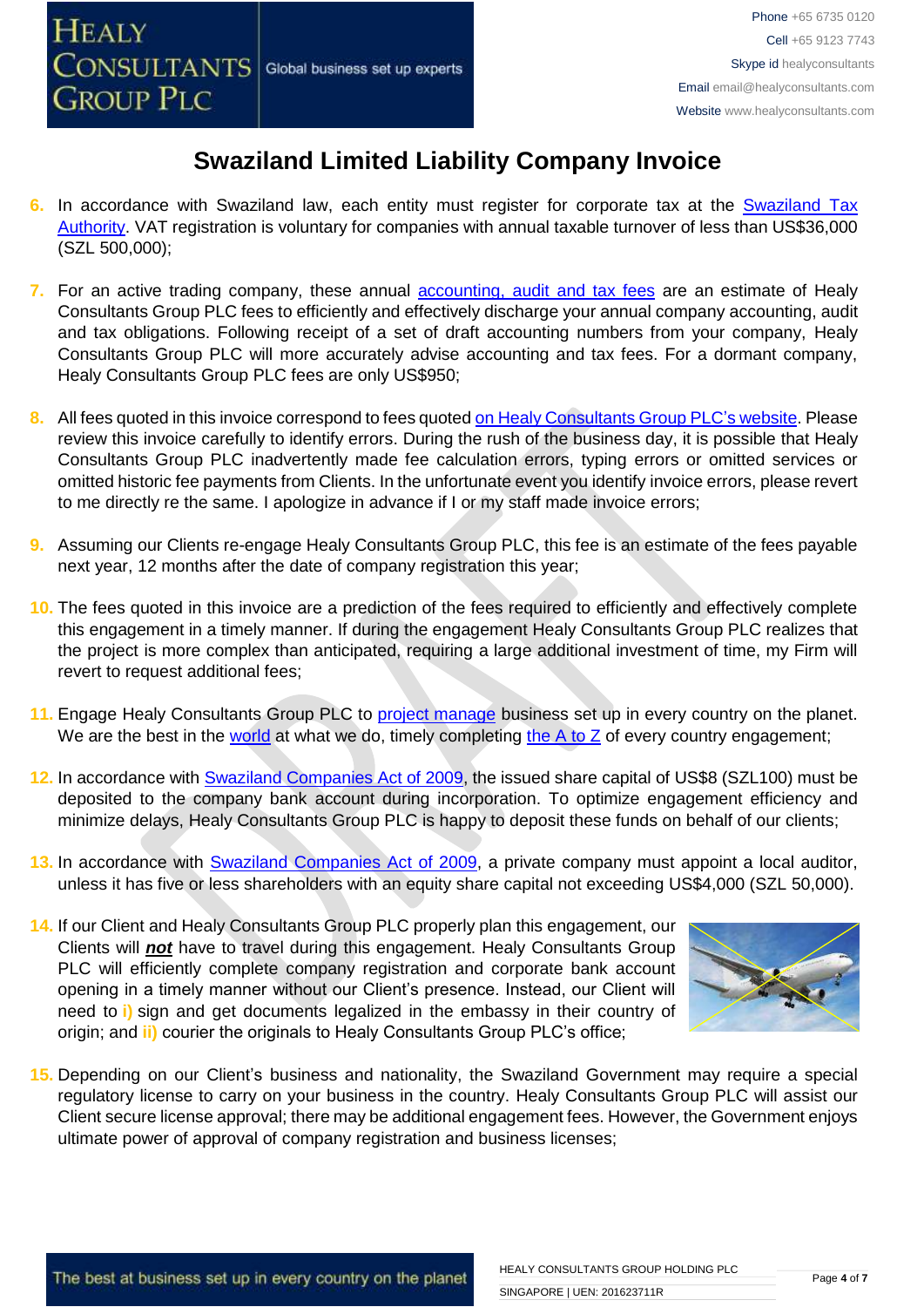- **16.** Some of our Clients request Healy Consultants Group PLC to provide temporary shared [office space](http://www.healyconsultants.com/virtual-office/) for 6 months until their preferred business premises is found. If your Firm requires this service, our one-time fee is US\$950. Monthly rental thereafter is paid directly to the landlord, independently of Healy Consultants Group PLC;
- **17.** If our Client requires nominee shareholder and director services [\(click link\),](http://www.healyconsultants.com/corporate-outsourcing-services/nominee-shareholders-directors/) Healy Consultants Group PLC will be pleased to assist. Our fee to be just the corporate nominee shareholder amounts to US\$2,100 per annum. If our Client wishes to appoint Healy Consultants Group PLC as the sole nominee director and shareholder of their company, then our annual fee is US\$6,600. Being the sole shareholders and directors of a Client company exposes Healy Consultants Group PLC to reputation, litigation and financial risk;
- **18.** If required, Healy Consultants Group PLC will be pleased to assist your firm to secure employee [visa](http://www.healyconsultants.com/migration/) approvals. Our fee is US\$4,950 for the first employee, US\$3,950 for the second employee, US\$2,950 per employee thereafter. Our employee visa fees includes preparation of a quality visa application and submitting to the correct Government immigration officers. The Government enjoys ultimate power of approval of visa applications. Consequently, guaranteed success is outside of Healy Consultants Group PLC's control. What is inside our control is the preparation and submission of a high quality immigration visa application that maximizes the likelihood of visa approval;
- **19.** Monthly Government tax obligations include monthly payroll reporting, VAT and corporation tax return filing. If you need our help, Healy Consultants Group PLC can complete monthly Government reporting for a monthly fee of US\$860. Healy Consultants Group PLC monthly support will include **i)** receive in Dropbox the monthly invoices from our client; **ii)** label monthly bank statement transactions; **iii)** preparation and submission of VAT returns; and **iv)** submission of monthly employee payroll reporting;
- **20.** It is important our Clients are aware of their personal and corporate tax obligations in their country of residence and domicile. Let us know if you need Healy Consultants Group PLC help to clarify your local and international annual tax reporting obligations;
- **21.** During the engagement, shareholders and directors' documents may need to be translated into the local language; before the Government and Bank approves company registration and corporate bank account opening respectively. Consequently, our Client should budget for possible additional translation and embassy attestation fees. Either our Client or Healy Consultants Group PLC can complete this administrative task;

As always, Healy Consultants Group PLC will negotiate with all third parties to eliminate or reduce additional engagement costs. For transparency purposes, all third-party fee payments will be supported by original receipts and invoices. Examples of possible third-party payments include **i)** embassy fees; **ii)** notary public costs; **iii)** official translator fees;

**22.** Some of our Clients require an [immediate Swaziland](http://www.healyconsultants.com/turnkey-solutions/) solution. With this strategy, within a day Healy Consultants Group PLC can supply our Client **i)** an existing dormant Swaziland company number; **ii)** an already approved Swaziland corporate bank account number; and **iii)** a business address. Turnkey solutions are attractive to those entrepreneurs who wish to immediately close a country deal, sign a contract or invoice a customer;

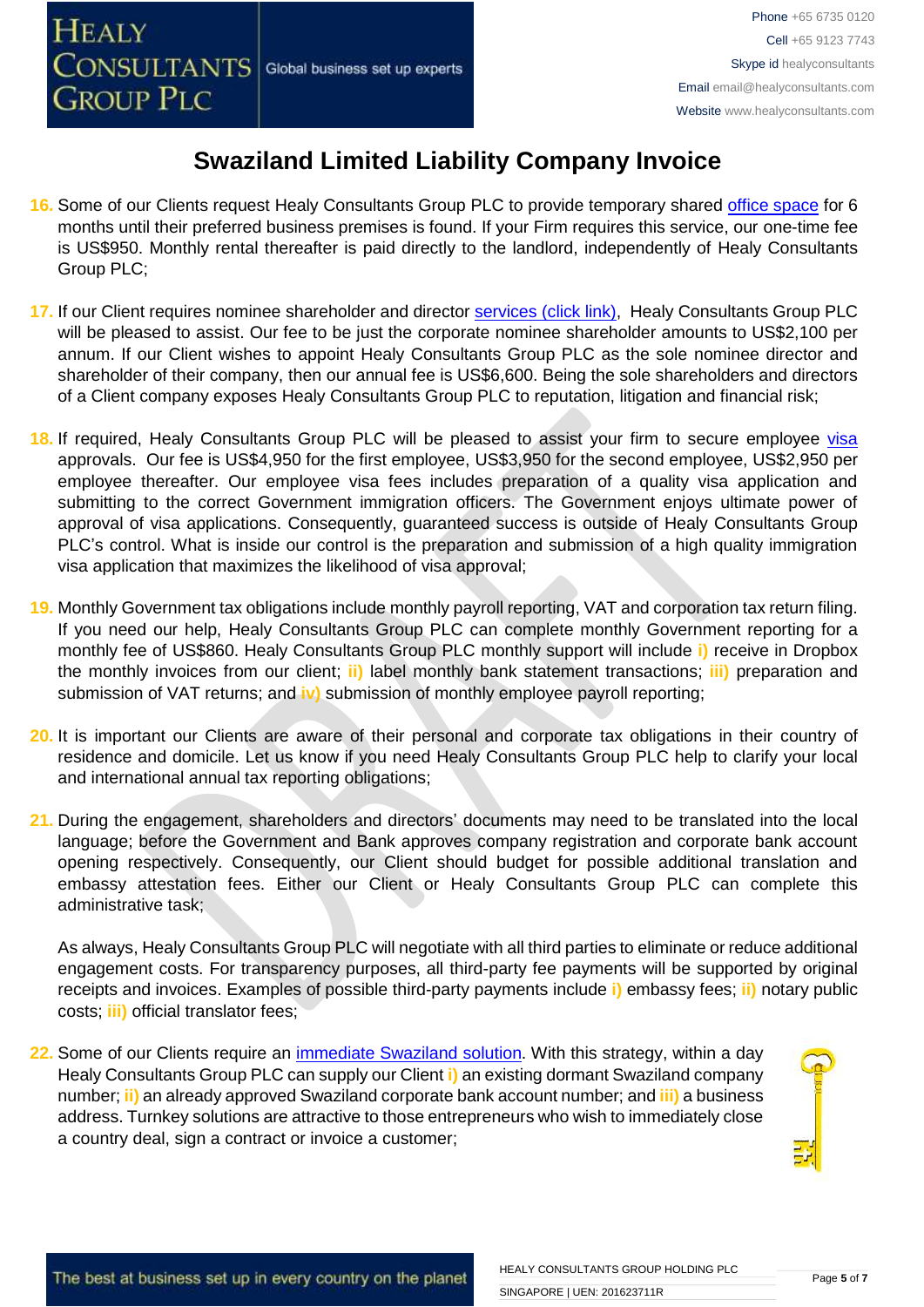

- **23.** As stipulated on our [business website](http://www.healyconsultants.com/) and in section 3 of our engagement letter, Healy Consultants Group PLC will only commence the engagement following **i)** settlement of our fees; and **ii)** completion and signing of our legal engagement letter;
- 24. Healy Consultants Group PLC will only incorporate your company after 75% of [due diligence documentation](http://www.healyconsultants.com/due-diligence/) is received by email. Healy Consultants Group PLC will only open a corporate bank account after 100% of the Client's original due diligence documentation is received by courier;
- 25. During the annual renewal engagement with our Client, our in-house Legal and Compliance Department [\(click link\)](http://www.healyconsultants.com/about-us/key-personnel/cai-xin-profile/) reviews the quality and completeness of our Client file. Consequently, Healy Consultants Group PLC may revert to our Client to ask for more up to date [due diligence documentation;](http://www.healyconsultants.com/due-diligence/)
- **26.** To assist our Clients to minimize foreign exchange costs, we offer the payment in SG\$, Euro, Pounds or US\$. Kindly let me know in which currency your Firm prefers to settle our fees and I will send an updated invoice, thank you;
- 27. Some of our Clients engage Healy Consultants Group PLC to [recruit \(click link\)](http://www.healyconsultants.com/corporate-outsourcing-services/how-we-help-our-clients-recruit-quality-employees/) local employees. We have a lot of experience in this area and we are quite skilled at securing quality candidates for our Clients;